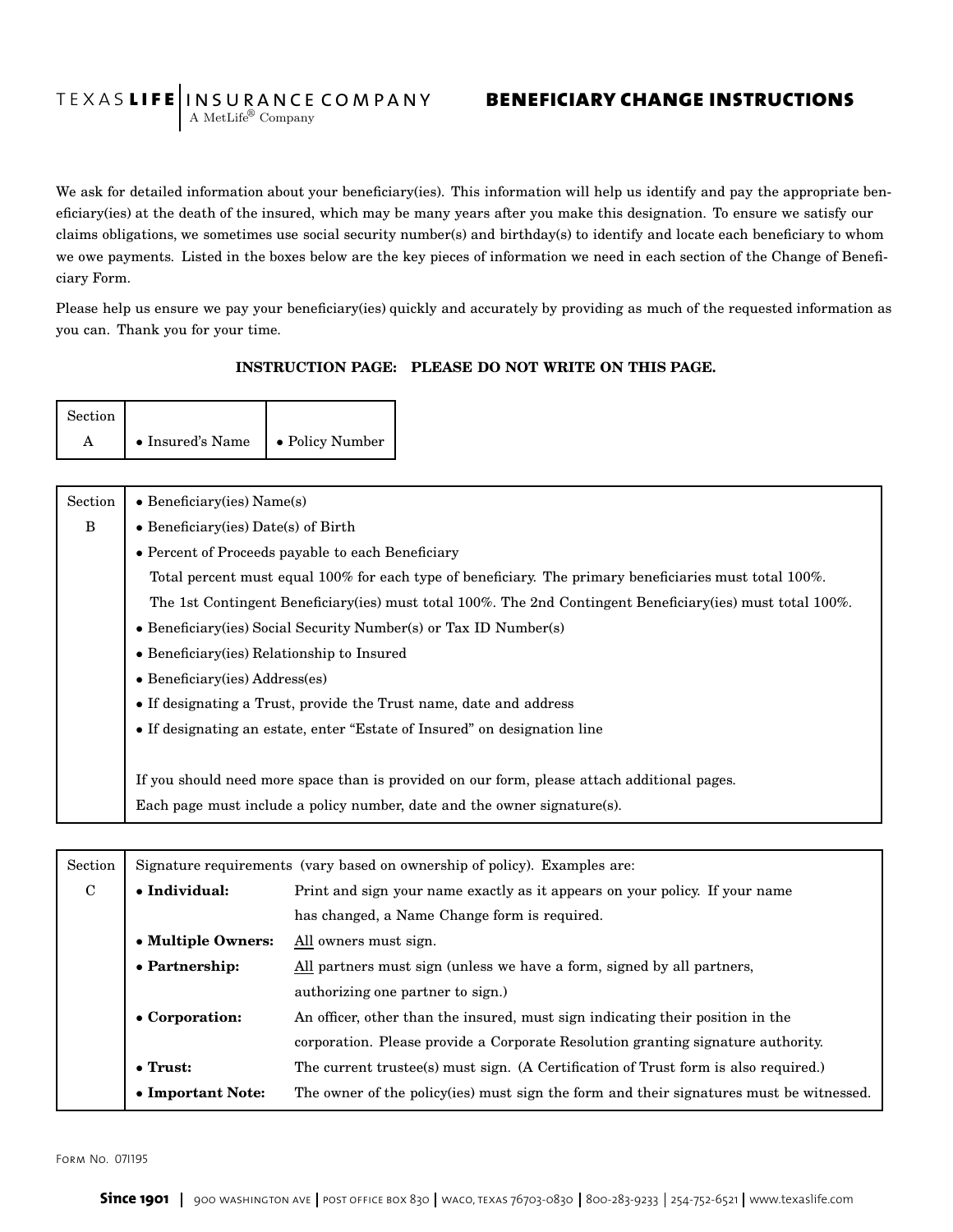## TEXAS LIFE INSURANCE COMPANY CHANGE OF BENEFICIARY FORM A MetLife<sup>®</sup> Company

A. Policy Information Original form must be returned for processing.

Insured's Name Policy Number(s)

## B. Beneficiary Designation

I designate the following as beneficiary(ies) to receive any death benefit that becomes payable under this policy contract. Payment will be made to the beneficiary(ies) that survive the insured, successively, in the following order, in the percentages indicated. (Percentages for Primary Beneficiary(ies) must equal 100% and percentages for 1st Contingent Beneficiary(ies) must equal 100% and percentages for 2nd Contingent Beneficiary(ies) must equal 100%)

- 1. Primary Beneficiary(ies)
- 2. Then 1st Contingent Beneficiary(ies) (If no primary living at the death of the Insured)
- 3. Then 2nd Contingent Beneficiary(ies) (If no primary, or 1st Contingent Beneficiary living at the death of the Insured)
- 4. The estate of the last surviving beneficiary unless governed by a contractual provision stating otherwise.

I reserve the right to revoke or change any beneficiary designation in the future. I revoke any previous beneficiary designations and settlement agreements that apply to the amount payable under the policy in the event of my death. Any person to receive preceeds of this policy must be listed on this form.

| Beneficiary's Name (First, Middle Initial, Last), Entity Name or Estate  |                                                     |                                    |                       |
|--------------------------------------------------------------------------|-----------------------------------------------------|------------------------------------|-----------------------|
| Percent $(\%)$ of death benefit                                          | Date of Birth/Date of Trust                         | Social Security Number /Tax ID No. |                       |
| $\Box$ Spouse<br>Relationship to Insured                                 | $\Box$ Child<br>$\Box$ Trust<br>$\Box$ Other $\Box$ |                                    |                       |
| <b>Street Number</b><br><b>Street Name</b>                               | City                                                | <b>State</b>                       | Zip Code              |
|                                                                          |                                                     |                                    |                       |
| • Check One (If nothing checked, the designation will be Primary)        | $\Box$ Primary                                      | $\Box$ 1st Contingent              | $\Box$ 2nd Contingent |
| Beneficiary's Name (First, Middle Initial, Last), Entity Name or Estate  |                                                     |                                    |                       |
|                                                                          | Date of Birth/Date of Trust                         | Social Security Number /Tax ID No. |                       |
| Percent (%) of death benefit<br>$\Box$ Spouse<br>Relationship to Insured | $\Box$ Child<br>$\Box$ Trust<br>$\Box$ Other $\Box$ |                                    |                       |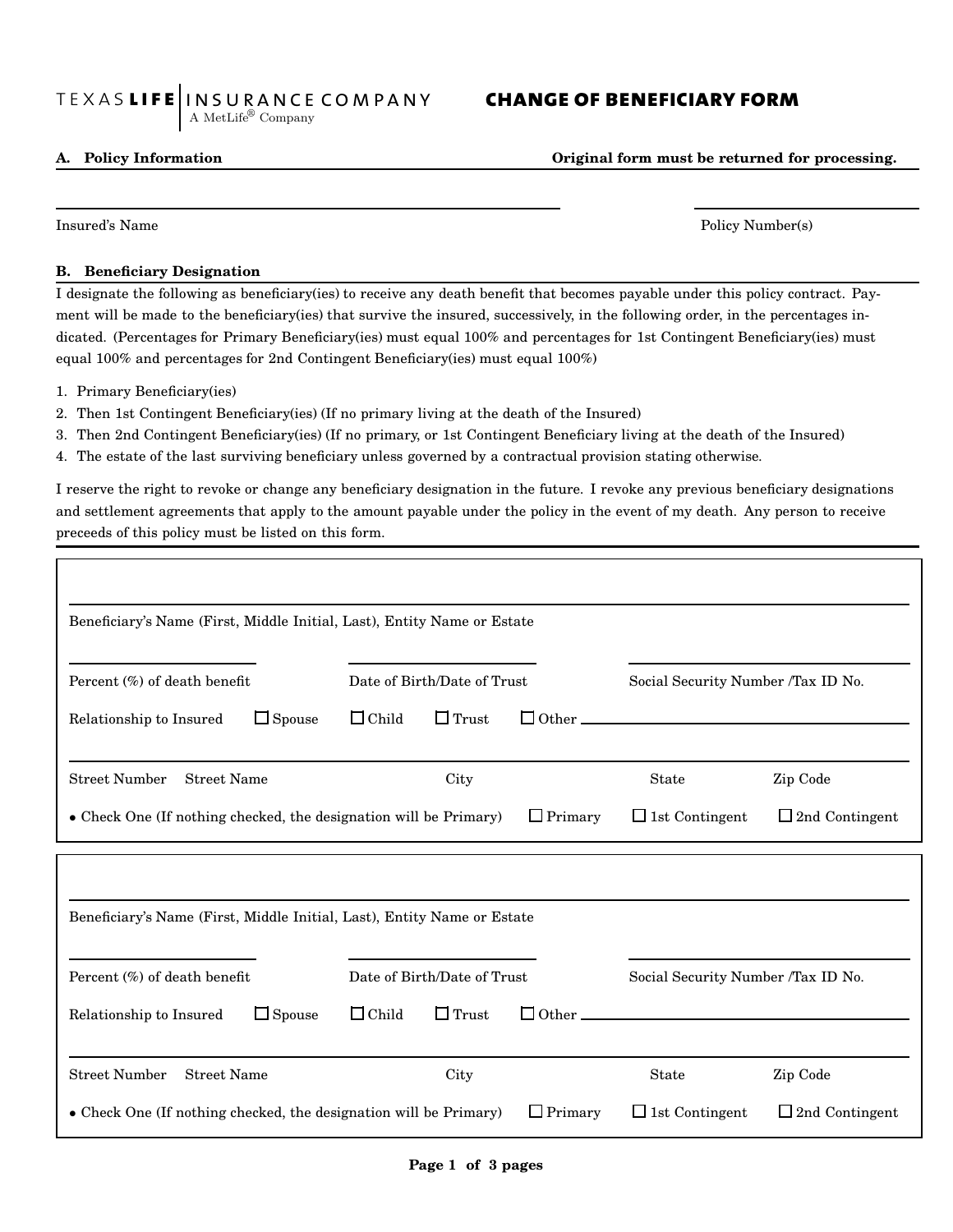## Change of Beneficiary Form

page 2

Policy #(s) \_

| Beneficiary's Name (First, Middle Initial, Last), Entity Name or Estate                                                               |                                                     |                                                |  |  |  |
|---------------------------------------------------------------------------------------------------------------------------------------|-----------------------------------------------------|------------------------------------------------|--|--|--|
| Percent (%) of death benefit                                                                                                          | Date of Birth/Date of Trust                         | Social Security Number /Tax ID No.             |  |  |  |
| $\Box$ Spouse<br>Relationship to Insured                                                                                              | $\Box$ Trust<br>$\Box$ Child                        |                                                |  |  |  |
| <b>Street Number</b><br><b>Street Name</b>                                                                                            | City                                                | Zip Code<br><b>State</b>                       |  |  |  |
| • Check One (If nothing checked, the designation will be Primary)                                                                     | $\Box$ Primary                                      | $\Box$ 1st Contingent<br>$\Box$ 2nd Contingent |  |  |  |
|                                                                                                                                       |                                                     |                                                |  |  |  |
| Beneficiary's Name (First, Middle Initial, Last), Entity Name or Estate                                                               |                                                     |                                                |  |  |  |
| Percent (%) of death benefit                                                                                                          | Date of Birth/Date of Trust                         | Social Security Number /Tax ID No.             |  |  |  |
| $\Box$ Spouse<br>Relationship to Insured                                                                                              | $\Box$ Trust<br>$\Box$ Child<br>$\Box$ Other $\Box$ |                                                |  |  |  |
| <b>Street Number</b><br><b>Street Name</b>                                                                                            | City                                                | Zip Code<br><b>State</b>                       |  |  |  |
| • Check One (If nothing checked, the designation will be Primary)                                                                     | $\Box$ Primary                                      | $\Box$ 1st Contingent<br>$\Box$ 2nd Contingent |  |  |  |
|                                                                                                                                       |                                                     |                                                |  |  |  |
| Beneficiary's Name (First, Middle Initial, Last), Entity Name or Estate                                                               |                                                     |                                                |  |  |  |
| Percent (%) of death benefit                                                                                                          | Date of Birth/Date of Trust                         | Social Security Number /Tax ID No.             |  |  |  |
| $\Box$ Spouse<br>Relationship to Insured                                                                                              | $\Box$ Child<br>$\Box$ Trust<br>$\Box$ Other.       |                                                |  |  |  |
| <b>Street Number</b><br><b>Street Name</b><br>City<br>State<br>Zip Code                                                               |                                                     |                                                |  |  |  |
| $\Box$ 1st Contingent<br>$\Box$ Primary<br>$\Box$ 2nd Contingent<br>• Check One (If nothing checked, the designation will be Primary) |                                                     |                                                |  |  |  |

 $\Box$  Attached is/are \_\_\_\_\_\_(# of pages) that are to be made a part of this change. Each page must be dated, signed, and include the applicable policy number(s).